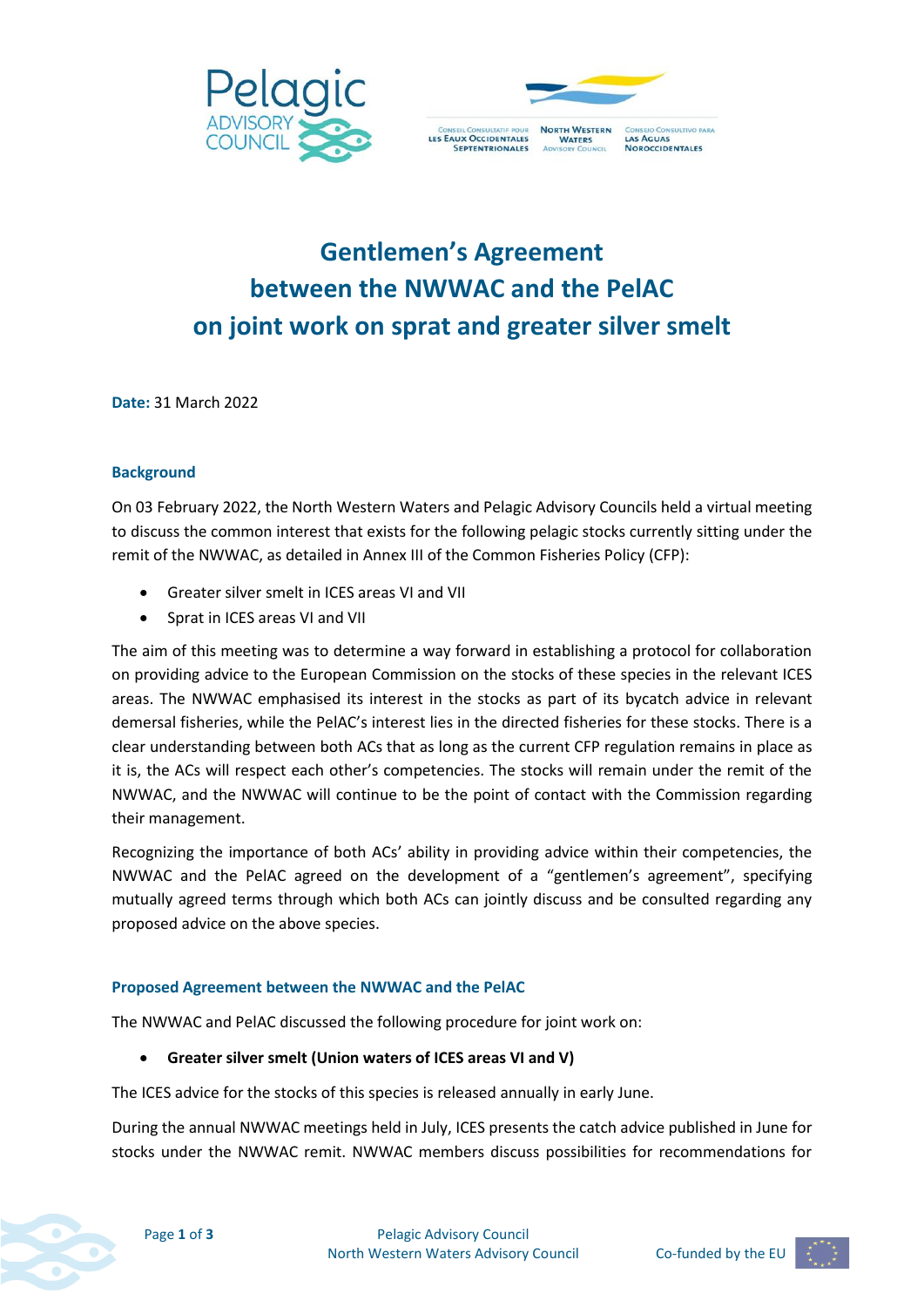



these stocks which are then included in the NWWAC advice on fishing opportunities for the subsequent calendar year and submitted by the end of August.

During the annual PelAC meetings held in July, ICES presents the catch advice published in June for stocks under the PelAC remit. The PelAC members discuss possibilities and preliminary thoughts for PelAC recommendations for these stocks, which will be finalised for formal adoption during the subsequent annual meetings in October.

As part of the newly agreed NWWAC-PelAC protocol, the PelAC will include this stock in the advice package to be presented by ICES during the annual PelAC Working Group II meeting in July. Thoughts on recommendations for greater silver smelt will be discussed during this July PelAC meeting between the PelAC members.

Based on this discussion, the PelAC Secretariat will subsequently prepare written proposals for recommendations and share these with the NWWAC Secretariat. In the following weeks, a bilateral meeting (ad-hoc task force) between PelAC and the NWWAC (including Secretariats, Chairs or Management Teams as appropriate) will be set up to agree on the set of recommendations. When agreed these recommendations will be included in the NWWAC end of August advice.

The NWWAC advice will stipulate with regard to this stock that the recommendation is the result of a joint exercise between the NWWAC and the PelAC, whereby the NWWAC advises on bycatch issues and the PelAC advises on the directed fishery. The final recommendation will be transmitted to the Commission as NWWAC advice and approved by the PelAC.

## • **Sprat in waters of ICES subarea VI and areas VIIa-k**

The Bilateral Agreement between the EU and the UK finalised in 2021, has amended the TAC year for sprat in the English Channel (SPR/7DE)**.** From 2022 onwards, the TAC year will run annually from July to July, instead of January to January. It is expected that this change will shift the timing of the annual publication of the ICES advice to early April, in conjunction with the publication of advice on sprat in areas IIIa and IV (North Sea, Skagerrak and Kattegat). The ICES advice for sprat in subarea VI and divisions VII.a–c and VII.f–k will still be released in June. For these areas, there is no advice on TACs and quotas.

The PelAC holds annual meetings at the end of April. A similar procedure can be followed as for greater silver smelt. The PelAC will invite ICES to the annual April meeting to present the sprat advice in the English Channel (SPR/7DE). All concerned NWWAC members will be invited to attend this meeting as observers. During this meeting, discussions on the catch advice will be held between ICES and PelAC members, and preliminary thoughts on a potential recommendation will be formulated.

In the subsequent weeks following the PelAC April meeting, the PelAC Secretariat will share written recommendation proposals with the NWWAC Secretariat based on this interaction. The NWWAC Secretariat will share these draft recommendations with the members of the regional Working Group concerned. A bilateral meeting (ad hoc task force) between the PelAC and NWWAC (Secretariats, chairs, MTs as appropriate) can then be set up to agree on a final recommendation. The